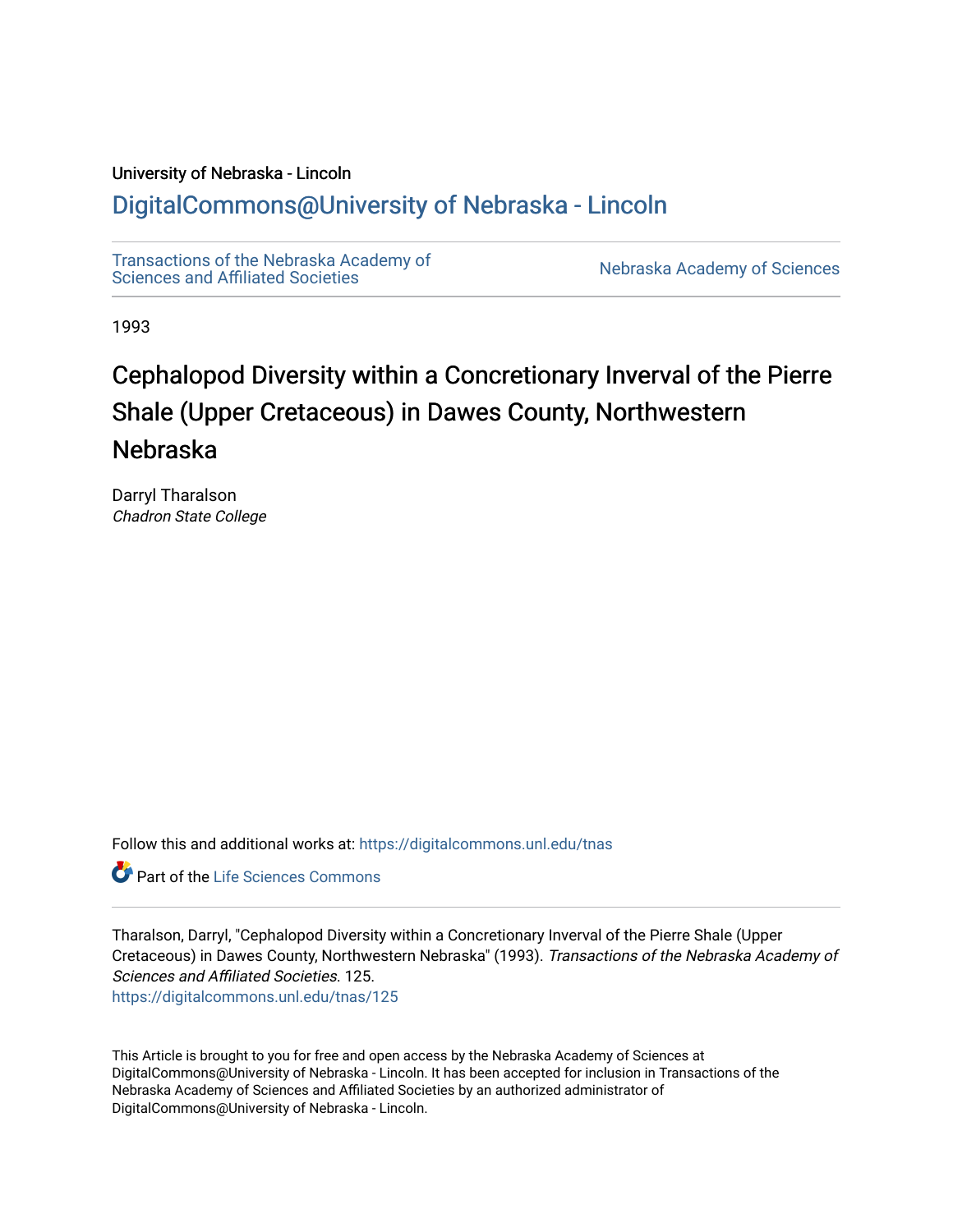# **CEPHALOPOD DIVERSITY WITHIN A CONCRETIONARY INTERVAL**

#### **OF THE PIERRE SHALE (UPPER CRETACEOUS)**

### **IN DAWES COUNTY, NORTHWESTERN NEBRASKA**

#### **Darryl Tharalson**

Science Department Chadron State College Chadron, Nebraska 69337-2690

#### *ABSTRACT*

A concretionary interval within the Pierre Shale, where it outcrops across northern Dawes County, is characterized by a diversity of cephalopod taxa. The interval falls within the ammonite zones of *Exiteloceras jenneyi* to *Baculites cuneatus* of the upper Campanian. Three or more of the following cephalopod taxa have been collected at each of the seventeen sites described herein: *Eutrephoceras dekayi*  (Morton); *Baculites compressus* Say; *B. cuneatus* Cobban; *Didymoceras cheyennense* (Meek and Hayden); *Exiteloceras jenneyi* (Whitfield); *Jeletzkyites nodosus* (Owen); *Placenticeras intercalare* Meek; *P. meeki* Boehm; and *Solenoceras* cf. S. *crassum* (Whitfield). The interval that yields cephalopod diversity comprises a stratigraphic thickness of about 15 to 20 meters and appears to occur roughly 300 meters above the base of the Pierre Shale in northeastern Dawes County. The fossils are present within calcareous concretions imbedded in gray to olive-gray shale in the lower portion of the upper part of the Pierre Shale in this area. The interval seemingly correlates, at least in part, with the lower unnamed shale member of the Pierre Shale in the Red Bird area in eastern Wyoming.

#### t t t

The Pierre Shale outcrops across some 900 sq. km (350 sq. mi.) in northern Dawes County, northwestern Nebraska (Fig. 1). Southernmost exposures occur near the city of Chadron and Pierre Shale constitutes bedrock over most of the area northward into South Dakota. However, thick, extensive, and well-developed exposures are almost nonexistent in this region of predominantly rolling, grass-covered hills.

Very little has been published on the Pierre Shale and its macrofossil content in this area. Whitfield (1901) described an exceptionally well-preserved specimen of *Didymoceras stevensoni* Whitfield, which was

reported to have been collected at Chadron, Nebraska. Dunham (1961a, b; *because the content of these two works is essentially identical, only the 1961a report subsequently will be referred to in the body of this paper)* included a rather detailed description of the Pierre Shale in the Chadron area as well as many of the fossil localities described in this report; however, neither of his studies has been published. Tourtelot and Rye (1969) analyzed oxygen and carbon isotopes present in a number of specimens of *Baculites* collected from three localities in northern Dawes County. Cobban (1987) reported collecting a specimen of *Rhaeboceras*  Meek in 1965 from northeastern Dawes County.

Several of the cephalopod taxa that occur within the concretionary interval emphasized in this paper have substantial biostratigraphic value. Thus, *Exiteloceras jenneyi, Didymoceras cheyennense, Baculites compressus,* and *B. cuneatus* define successive ammonite zones for the upper Campanian in the U. S. western interior. In northern Dawes County, the fossiliferous concretionary interval of special interest in the upper part of the Pierre Shale is sporadically exposed in a belt roughly 6 to 8 km wide that extends from near the southwestern corner of T33N, R49W in a northeasterly direction into the eastern half of T35N, R49W (Fig. 1) and then northward a few km in Shannon County, South Dakota. Across much of the western two-thirds of northern Dawes County, the fossiliferous concertionary interval is covered by stratigraphically higher portions of the upper part of the Pierre Shale. In addition to a description of cephalopod occurrence, this report includes a fairly detailed account of Pierre Shale surficial stratigraphy in this area. [In this regard, the earlier work of Dunham (1961a) has been particularly helpful.)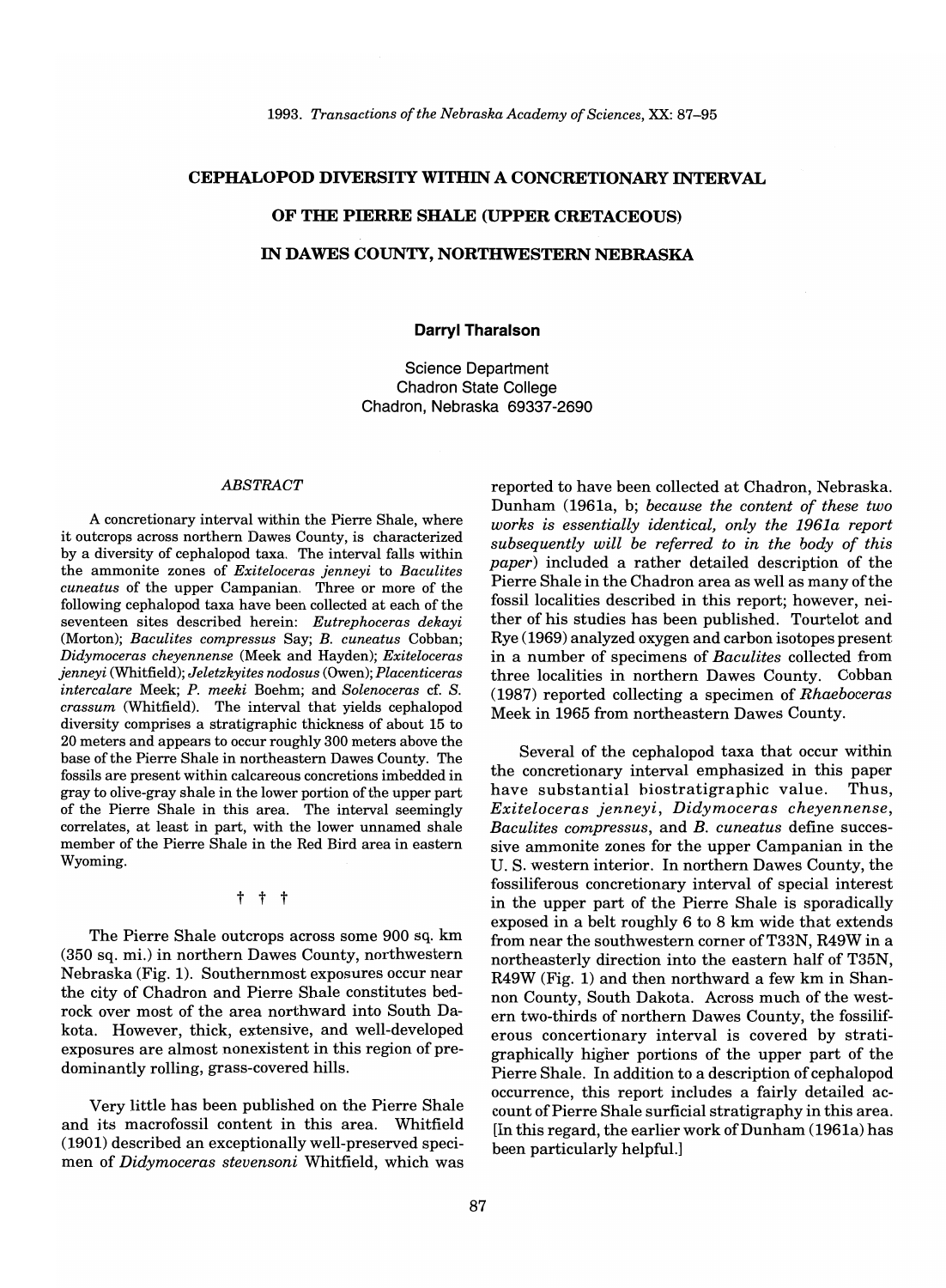

Figure 1. Map showing the locations of CSC-Kp sites described in this paper where concretions in the upper part of the Pierre Shale in northeastern Dawes County have yielded cephalopod diversity.

## STRATIGRAPHY OF THE PIERRE SHALE

Meek and Hayden (1861: 419-424) proposed the name Fort Pierre Group for a sequence of dark shale exposed near the fur-trading post of Fort Pierre, which at that time was on the Missouri River floodplain some 6 km north of the present community of the same name. The name for the rock unit has subsequently been changed to Pierre Shale. The present thickness of the Pierre Shale in the type area is about 300 m (1,000 ft) (Crandell, 1958). Crandell (1958: 9) subdivided the Pierre Shale for the type area in central South Dakota into 8 members which are, in ascending order, the Sharon Springs, Gregory, Crow Creek, DeGrey, Verendrye, Virgin Creek, Mobridge, and Elk Butte members. He noted that all except the Sharon Springs Member crop out in the Pierre area.

At the few outcrops [e. g., in T35N, R47W, Sec. 30dc (see *description of sites collected* section for an explanation of the T-R locational format employed herein)] in northeastern Dawes County where I think I have observed the contact between the Niobrara Formation and Pierre Shale that contact appears to be gradational and conformable. However because of the generally poor quality of such exposures, misinterpretation ofthe boundary relationships is entirely possible. Thus it may be that the Niobrara-Pierre contact in this area actually is an unconformity as has been asserted (primarily on the basis of subsurface correlations) by, e.g.,

DeGraw (1975) and Shurr (1984). The regional contact between the Pierre Shale and overlying Chadron Formation (Oligocene) is a disconformity. The Pierre Shale remaining in northern Dawes County seems to be at least 400 m thick, and outcrops consist of dark shale comprising several lithologic zones characterized by the presence or absence of bentonite beds and concretions as well as variations in the nature of the shale (Fig. 2).

#### Sharon Springs Member

The Sharon Springs Member, whose type locality is in western Kansas (Elias, 1931), constitutes the basal Pierre Shale in northern Dawes County. It consists chiefly of relatively resistant (buttress-weathering) laminated, dark gray to black shale that includes much bituminous material as well as abundant small scales and other fish fossils. It contains several bentonite beds and concretionary layers and weathers to fissile, silvery-gray flakes. Portions of the Sharon Springs are locally exposed in extreme northeastern Dawes County on the western side of the Chadron Dome. The finest exposure of this member in the immediate area is just across the state line from Dawes County in Shannon County, South Dakota, where relatively complete sections of the unit are exposed in buttes and along gullies in T35N, R47W, Secs. 16 and 17. Moore (1954: 36) reported finding a knife-edge contact of the Sharon Springs Member and the underlying Fort Hays Limestone Member of the Niobrara Formation in Sec. 16,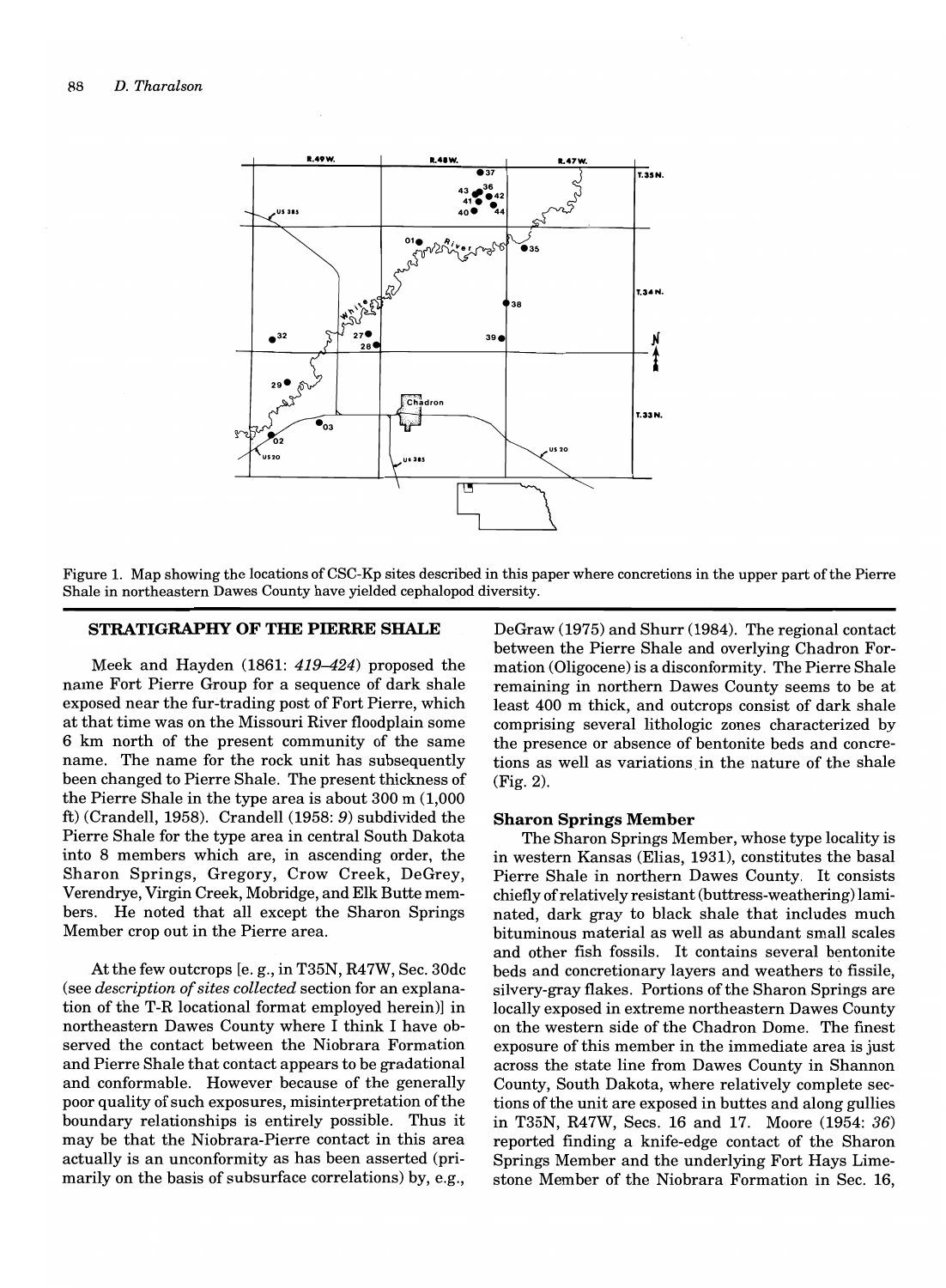|                                           |                                 | Approximate<br>Thickness<br>(meters) | Generalized<br><b>Section</b> | Lithologic and Biostratigraphic<br>Character                                                                                                                                                                                                                                                                                                                                                                                                                                                                         | <b>Bentonite</b> Concretion<br><b>Shale</b> |
|-------------------------------------------|---------------------------------|--------------------------------------|-------------------------------|----------------------------------------------------------------------------------------------------------------------------------------------------------------------------------------------------------------------------------------------------------------------------------------------------------------------------------------------------------------------------------------------------------------------------------------------------------------------------------------------------------------------|---------------------------------------------|
| 囯<br>ڀ<br>ᆂ                               | <b>Upper Part</b>               | $100+$                               |                               | The Upper Part is mostly light olive gray,<br>noncalcareous shale.<br>Baculites grandis occurs in the upper 40 m.<br>Medium to large septarian concretions are<br>present at a number of levels about 40 to<br>60 m above the base.<br>Medium to large calcareous concretions that<br>commonly contain a diversity of ammonites<br>and other molluscs occur in an interval about .<br>10 to 30 m above the base (this is the interval<br>being emphasized in this report).                                           | -100<br><b>CM</b><br>O                      |
| $\boldsymbol{\omega}$<br>뇌<br>≃<br>≃<br>国 | <b>Middle Part</b>              | 300                                  |                               | The Middle Part is chiefly grayish, noncalcareous<br>shale.<br>Small reddish brown, sideritic concretions are<br>common through a thickness of about 20 m just<br>below the gumbo zone at the top of the Middle Part.<br>Medium to large calcareous concretions--usually<br>devoid of macrofossils and commonly<br>septarian--occur at several horizons in the<br>Middle Part.<br>Abundant small, reddish, sideritic ironstone<br>concretions-often consisting of Baculites<br>casts-are abundant in the lower 25 m. | <b>Bentonite</b>                            |
| ▬<br>$\blacktriangle$                     | <b>Sharon Springs</b><br>Member | 25                                   |                               | This member is predominantly hard, fissile,<br>carbonaceous, dark gray shale; typically<br>containing abundant tiny, fragmental fish remains.<br>Numerous cream to orange colored bentonite beds,<br>ranging in thickness from mm to about 100 cm,<br>characterize the Sharon Springs Member.<br>Medium to large calcareous, septarian concretions<br>occur at about five horizons.                                                                                                                                  |                                             |

A

C')

Figure 2. A. Generalized stratigraphic section of the Pierre Shale exposed in northwestern Nebraska (vertical bar to right of upper part ofthe section is opposite the concretionary interval that yields cephalopod diversity) (modified from Dunham, 1961a). B. Stratigraphic section for the Sharon Springs Member of the Pierre Shale as measured by the author in T35N, R47W, Sec. 30dc, northeastern Dawes County, Nebraska.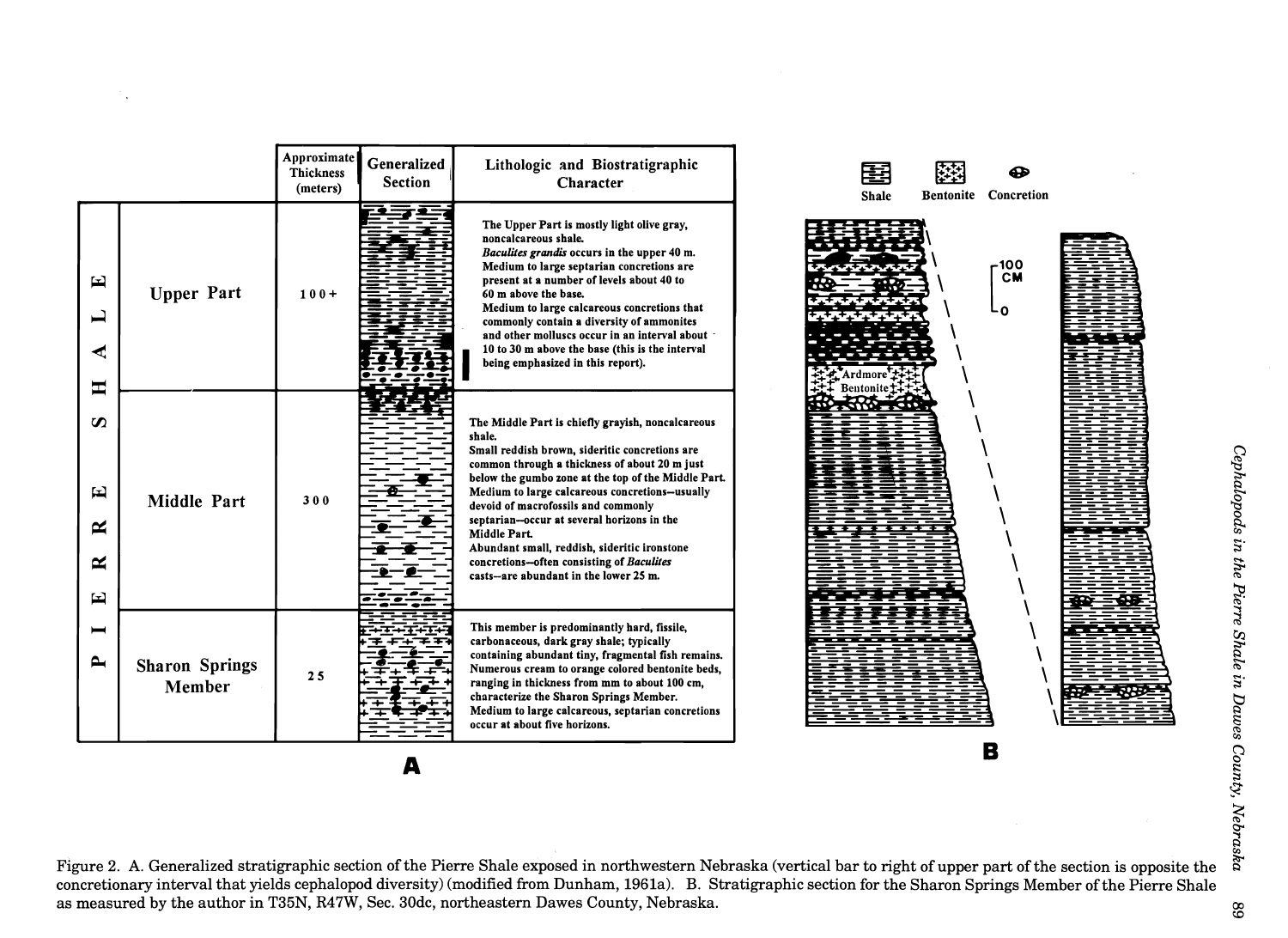#### 90 D. *Tharalson*

where he assigned a thickness of 101.4 feet (30.9 m) to the member. He distinguished 58 beds in his measured stratigraphic section.

Dunham (1961a: 30) measured a section of 86 feet (26.2 m) in sections 16 and 17 and subdivided the member, from bottom to top, into the lower shale zone (26 feet thick; noncalcareous, gray to dark gray fissile shale, with 7 beds of bentonite, none thicker than 7 inches), the bentonite zone (18 feet thick; including 10 beds of bentonite that aggregate 8.8 feet, with 3.2 feet thick Ardmore bentonite bed occurring about a foot above the base; shale is similar to that in underlying zone), the concretion zone (21 feet thick; characterized by white-weathering concretions that average 6 feet in width by 1.5 feet in height and which occur at 4 levels; several thin bentonite beds; shale is similar to that in underlying zone; lower part of unit exhibits rusty boxworks measuring 2 to 4 feet on a side), and the upper shale zone (21 feet thick; 5 thin beds of bentonite; shale similar to that in underlying zone)—in order to facilitate charting the distribution of uranium within the member. Dunham (p. 31) noted that X-ray analyses of the member show that quartz is the most abundant mineral and montmorillonite is next. He also observed that crystals and small concretions of pyrite are more numerous in the Sharon Springs than in any other unit in the area. He (p. 33) reported that the bentonite in the member consists of montmorillonite and that the outstanding sedimentary structure visible in the member in the field is the evenly parallel lamination. Sections I measured in T35N, R47W, Secs. 16 and 30 generally agree in thickness and lithologic character with Dunham's description. However, these exposures reveal significant variation in thickness of some of the bentonite beds. In addition, concretions were observed to be yellowish gray-weathering and to be at one or more levels within the bentonite zone. Also, rusty boxworks may occur from the lower zone through the concretion zone.

Moore (1954: 38) referred the upper 22 feet (6.7 m) of his measured section of the Sharon Springs to bed 58, which he described as being shale, red-brown in color, with a heavy concentration of ferro-manganese nodules. Dunham (1961a: 41) assigned that general portion of the section to what he called the lower zone of the middle part of the Pierre Shale-which he described as being 75 feet (23 m) of olive gray, poorly exposed mudstone characterized by numerous siderite concretions. In their study of the Sharon Springs Member in its type area in western Kansas, where its total thickness is about 215 feet (66 m), Gill et al. (1972) defined the contact between the Sharon Springs and the overlying Weskan Member as being marked by an abrupt change upward from 10 to 13 feet (3 to 4 m) of hard slightly phosphatic, dark-brownish-black to grayishbrown shale containing abundant organic material and numerous layers of phosphate nodules to a soft shale which contains many thin bentonite beds. Near Red Bird, in eastern Wyoming, Gill and Cobban (1966) assigned about 130 feet  $(40 \text{ m})$  of the Pierre Shale to the Sharon Springs and noted that the shales of the upper part of the Sharon Springs are conformable and gradational with the overlying Mitten Black Shale Member. They (p. A14) differentiated the two members by the upward change from silver gray papery-weathering shale to black-gray, hackly, limonite-stained shale that contains numerous siderite and grayish-orange-weathering septarian limestone concretions. They (p. A10) employed the same criteria for defining the contact between the Sharon Springs and Mitten Black Shale Members near Ardmore, South Dakota, some 65 km west-northwest of the sections measured by Moore and Dunham in sections 16 and 17.

The contact definition employed at Red Bird and Ardmore, which is more or less coincident with that used by Dunham for the Chadron area, appears to be reasonable and, therefore, is being used herein for northern Dawes County. Relatively good outcrops of the Sharon Springs Member occur in T35N, R47W, Secs. 19 and 30, in extreme northern Dawes County, where a thickness of about 15 to 25 m may be observed, and where the member is distinguished, as usual, by various bentonite beds and concretion layers as well as the general character of the shale. I have not yet found any invertebrate macrofossils in northern Dawes County in the Sharon Springs Member; however, Dunham (1961a: 36) reported finding scarce *Baculites haresi*  Reeside and *Baculites* aff. B. asper from about 30 feet (9.1 m) below the top of the member approximately 10 km to the northeast in Shannon County, South Dakota at USGS Mesozoic locality D207 in T35N, R46W, Sec. 5ad.

#### Middle and upper Pierre Shale.

Dunham (1961a: 29) was unable (and I have been unable), in the Chadron area, to formally subdivide Pierre Shale overlying the Sharon Springs Member. Thus, he eventually subdivided that part of the formation into two mapped informal units—the middle part and the upper part. He (pp. 39 and 40) attempted to construct a stratigraphic section for his middle and upper parts of the Pierre by piecing together outcrops scattered roughly east to west across some 8 km, mostly in extreme southern Shannon County, South Dakota. He (p. 39) noted that the thicknesses recorded for some intervals were little better than estimates. He assigned a thickness of 900 feet (271 m) to the middle part and 300+ feet (90+ m) to the upper part.

Middle part of Pierre Shale. Dunham (1961a: 41, 42) observed that lamination is scarce or absent in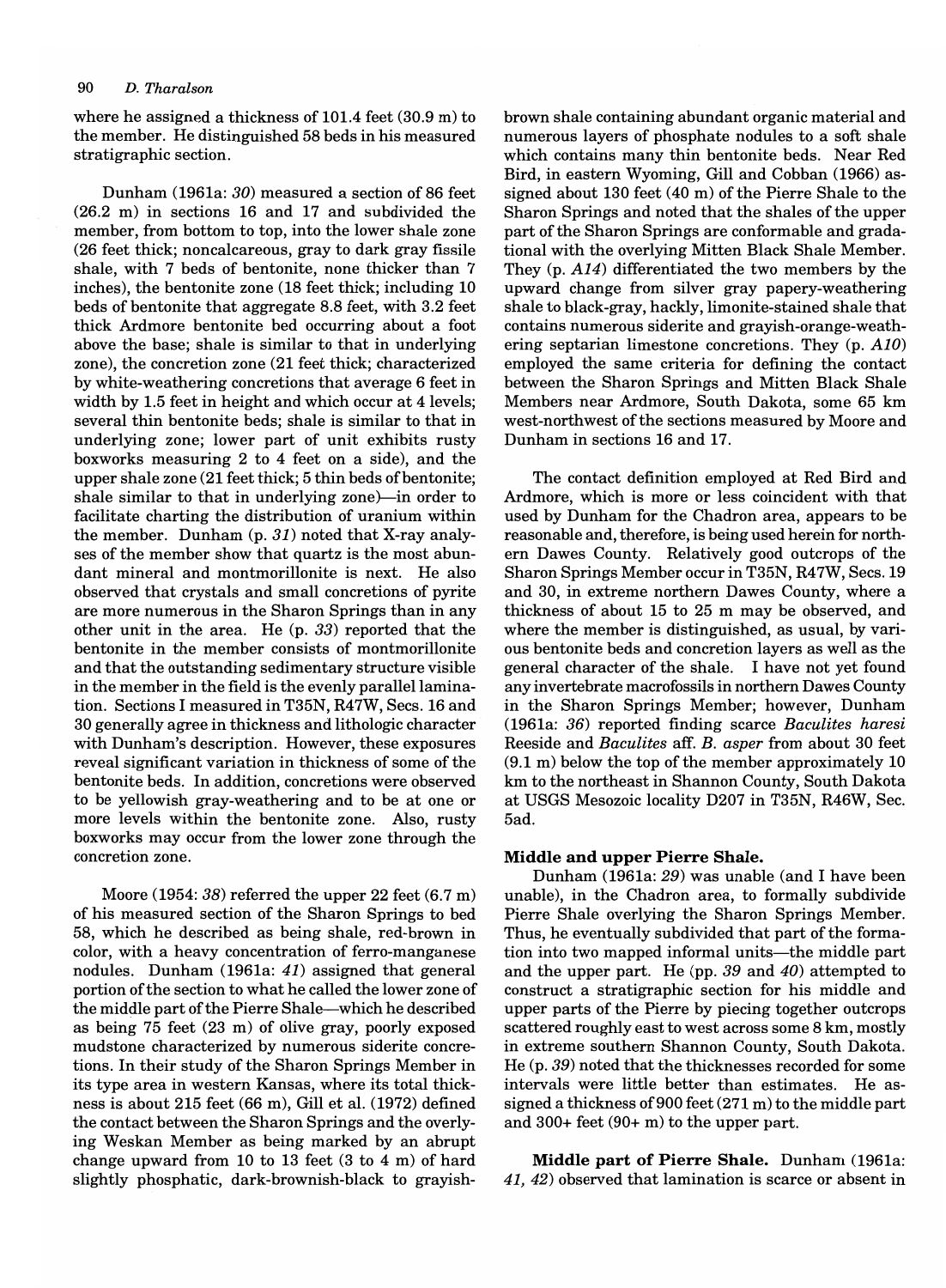the Pierre above the Sharon Springs Member in the Chadron area-perhaps because postdepositional reworking resulted in an intimate mixing of montmorillonite, silt, and other material—and that the contact between the Sharon Springs and overlying zone of sideritic concretions is gradational through an interval of several feet. He (p. 42) described the siderite concretions which occur in the lower 75 feet (23 m) of the middle part as being about a foot wide and dark brown where fresh but which, upon weathering, disintegrate to a debris of  $\frac{1}{4}$  inch to 1 inch angular fragments of metallic reddish brown limonite. He reported collecting numerous limonitic internal casts ("molds") of *Baculites* aff. B. *asperformis* Meek from the weathered concretions. I have collected a few dozen partial internal limonitic casts of what appear to be *Baculites maclearni* Landes from roughly a 5 m-thick zone of concretions exposed about 10 to 15 m above the top of the Sharon Springs Member in a south-trending ridge in T35N, R4 7W, Sec. 19cc as well as a few from near the top of a hill approximately 2 km due south in Sec. 30dc (plus a few from additional localized outcrops in the same general area) in extreme northeastern Dawes County.

Dunham (1961a: 42) described the middle 700 feet (213 m) of the **middle part** of the Pierre Shale as comprising light olive gray noncalcareous shale characterized by white-weathering lime concretions. He (pp. 42,43) noted that white-weathering concretions in the lower few tens of feet are associated with calcareous concretions that weather brown or red, presumably from contained siderite, and that one zone of sideritic limestone concretions occurs in the middle of the unit. He (p. 43) described the upper 125 feet (38 m) of the middle part as forming a banded landscape, barren of vegetation and consisting of massive beds (10 to 20 feet thick) of swelling clay which becomes very sticky and plastic when wet (popcorn beds or gumbo). Near the middle of the upper 125 feet (38 m) of the middle part of the Pierre he (p. 44) found a 1 foot (30 cm) thick zone rich in heavy black pellets and small concretions which contained about 10 percent of manganese as well as iron plus some silicates.

During the 1992 field season I measured a section using a modified Jacob's staff, from T35N, R47W, Sec. 19ca west-northwestward to T35N, R48W, Sec. 23ac in extreme northeastern Dawes County near the Nebraska-South Dakota boundary. I began the section at the top of the Sharon Springs Member and ended it at the top of the interval that displays cephalopod diversity. At this time and in this area the only places where the attitude of the formation could be estimated were below the base of the measured section in outcrops of the Sharon Springs Member and, less reliably, in the upper 38 m (125 feet) of the middle part. Between these two

points, no adequate outcrops were observed. Along most of the section measured, the Pierre Shale is covered by soil, alluvium, and low vegetation. No concretions were observed near the traverse line through the middle 213 m (700 feet) portion of the middle part. However, yellowish gray- to dark yellowish orangeweathering unfossiliferous septaria outcrop with some frequency in parts of this interval within a few km to the south of the traverse line. The upper 35 to 40 m of the middle part forms a banded landscape of gumbo that is largely barren of vegetation, and unfossiliferous, reddish brown sideritic concretions occur in a number of beds in its lower portion.

**Upper part of Pierre Shale.** Dunham (1961a: 46) reported that the upper part of the Pierre Shale remaining in the Chadron area is about 300 feet (91 m) thick and that it is characterized by concretions different from those in other parts of the formation. He observed that the shale of the upper part of the Pierre is light olive gray and noncalcareous and is unlike the lower parts of the Pierre in containing feldspar and in lacking kaolinite. Dunham (p. 46) reported that concretions peculiarly rich in ammonites and other fossils characterize a 40-foot (12 m) interval about 55 feet (17 m) above the base of the upper part of the Pierre. This is the concretionary interval that yields the cephalopod diversity described in this paper. According to ammonite zonation employed for the Cretaceous in the U.S. western interior this concretionary interval lies within the zones of *Exiteloceras jenneyi* to *Baculites cuneatus*  ofthe upper Campanian. The approximate median age for this portion of the upper Campanian appears to be  $73.2 \pm 0.7$  Ma (Kennedy and Cobban, 1993). In northeastern Dawes County I have found that the base of this concretionary zone usually occurs between 12 and 15 m above the base of the upper part of the Pierre and that the thickness of the zone ranges up to about 20 m; however, the most fossiliferous concretions seem to be in the lower part. Dunham (p. 46) described the concretions as being spaced about 30 feet (9 m) apart laterally, concentrated at several levels, about a foot or two in diameter, almost spherical, variably septarian, whiteweathering, and comprising dark silty lime matrix. My observations indicate that the concretions occur at several levels and are commonly spaced from 5 to 10 m apart laterally. Individual concretions generally have the shape of an oblate spheroid and a maximum dimension between 30 and 75 cm. Relatively fossiliferous concretions were found to be nonseptate, dominantly whitish-weathering, and imbedded in pale olive or grayish shale. Larger (to more than 2 m across and/or high), variably septate, only sparsely fossiliferous concretions tend to characterize the higher concretionary levels. Thus, in general, there appears to be an inverse relation between the size of the concretions and the abundance of contained macrofossils. Dunham (p. 47)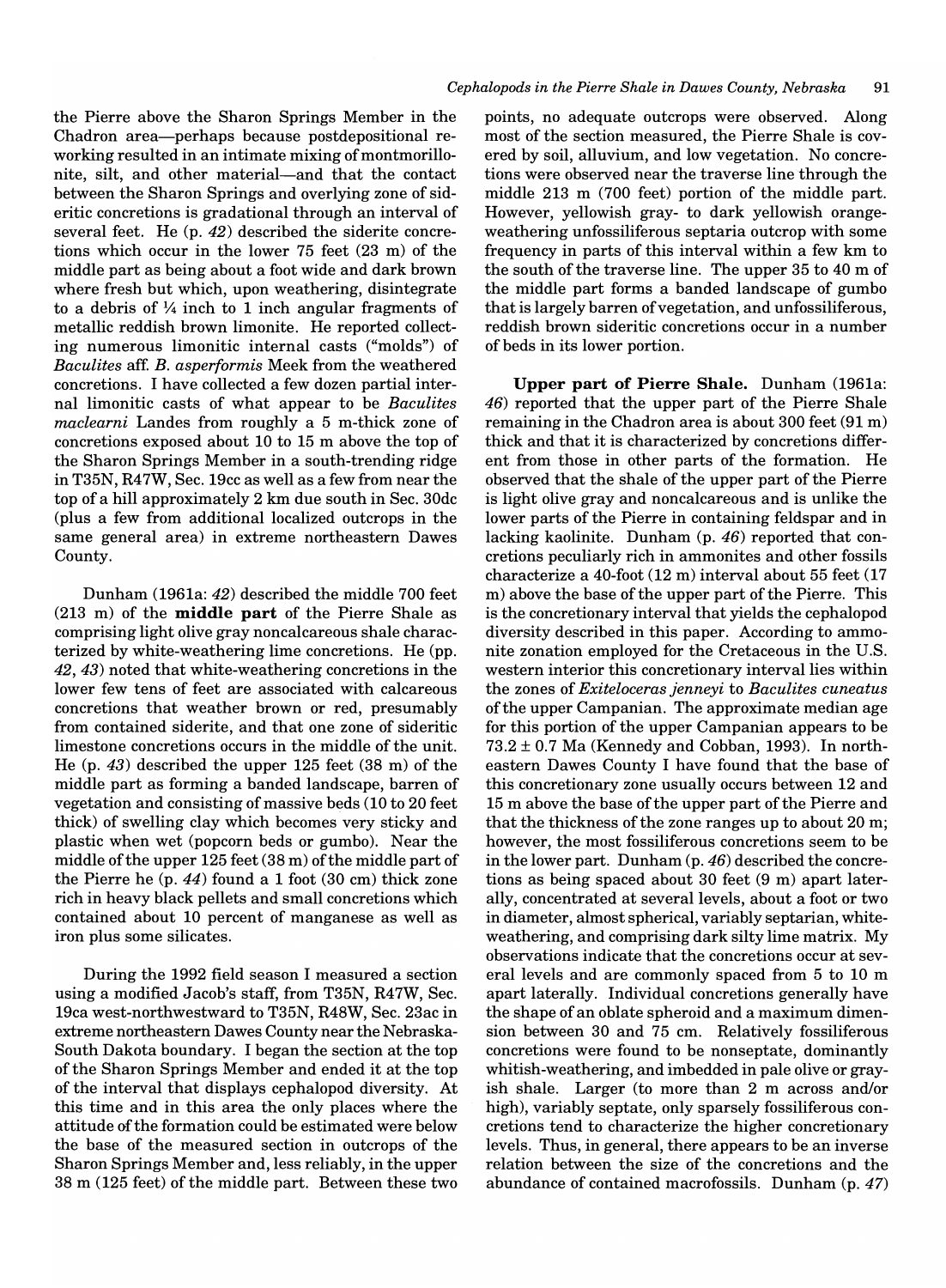#### 92 *D. Tharalson*

Table I. Occurrence and apparent relative abundance of cephalopod taxa at sites collected and described in this report. The numbers shown after each taxon for the various sites refer to the apparent relative abundance and the meaning is as follows: 33 (abundant; lOs to 100s of specimens normally may be collected each site visit); 22 (moderately abundant; about 5 to 15 specimens usually found each site visit); 11 (rare; generally find fewer than 5 specimens per site visit); and 00 (I have not yet found any specimens at the site).

| C S C<br>Kp Collecting Site Numbers |     |                 |                 |                 |                 |                 |                 |     |        |     |                 |                 |                 |    |    |     |     |
|-------------------------------------|-----|-----------------|-----------------|-----------------|-----------------|-----------------|-----------------|-----|--------|-----|-----------------|-----------------|-----------------|----|----|-----|-----|
| Cephalopod Taxa                     | 01  | 02              | 03              | 27              | 28              | 29              | 32              | -35 | 36     | -37 | 38              | 39              | 40              | 41 | 42 | 43  | 44  |
| Eutrephoceras dekayi                | 11. | 11              | 11              | 11              | 11              | -00             | 00 <sup>°</sup> | 11  | 11     | 11  | 00              | 00              | 11              | 11 | 11 | 11  | -11 |
| Baculites compressus                | 33  | 22              | 33              | 33              | 22              | 33              | 22              | 33  | 33     | 33  | 33              | 22              | 33              | 33 | 33 | 33  | 33  |
| B. cuneatus                         | 00. | 00 <sup>1</sup> | 11              | 00 <sup>°</sup> | 00 <sup>1</sup> | 00 <sup>°</sup> | 00 <sup>°</sup> | 11  | 11     | 11  | 00              | 00 <sup>°</sup> | 11              | 11 | 11 | 11  | 11  |
| Didymoceras cheyennense             | 11  | 11              | 00 <sup>°</sup> | 00              | 00              | 11              | 11              | 22  | 11     | 11  | 11              | 11              | 11              | 11 | 11 | -00 | 11  |
| Exiteloceras jenneyi                | 00  | -00             | 11              | 00 <sup>°</sup> | 00 <sup>°</sup> | 00 <sup>°</sup> | 00 <sup>°</sup> | 11  | $00\,$ | 00  | 00 <sup>°</sup> | 11              | 00              | 00 | 00 | -00 | 00  |
| Jeletzkyites nodosus                | 22  | 11              | 22              | 11              | 11              | 11              | 11              | 22  | 22     | 22  | 11              | 11              | 22              | 22 | 22 | 22  | 22  |
| Placenticeras intercalare           | 11  | 00              | -00             | 00              | 11              | $00\,$          | 00 <sup>°</sup> | 11  | 11     | 11  | 00 <sup>°</sup> | 00 <sup>°</sup> | 00 <sup>°</sup> | 00 | 11 | 11  | 11  |
| P. meeki                            | 11  | 11              | 11              | 11              | 00 <sup>1</sup> | 11              | 11              | 11  | 11     | 11  | 11              | 00              | 11              | 11 | 11 | 11  | 11  |
| Solenoceras cf. S. crassum          | 11  | 11              | 11              | 00 <sup>°</sup> | 00 <sup>°</sup> | 11              | 11              | 22  | 11     | 11  | 11              | $00 \,$         | 11              | 00 | 11 | -00 | 11  |

reported that *Baculites* in these concretions differ from those found elsewhere in the Pierre in the Chadron area in often retaining their aragonite shell with its inherent pearly luster. He (p. 47) was puzzled by the arrangement of the fossils within the concretions because they do not occur in layers nor do they lie parallel to bedding, but instead appear to be jumbled all together. He (p. 47) had the impression that the macrofossils tend to be more concentrated in the marginal part of concretions than in the interior. The macrofossils indeed appear to be jumbled together; however, I have not detected any obvious concentration in the marginal portion. He (p. 47) observed also that the shells show few or no signs of breakage or toothmarks nor have they been bored by perforating algae or other borers. The living cavities were found to be filled or partly filled with silty fine limestone, not with the sparry calcite that is precipitated chemically in voids (p. 47). In general, I concur with the above observations; however, sparry calcite does occur locally in some cephalopod chambers. The most abundant macrofossils in the concretions typically are representatives of bivalves such as *Inoceramus* and high-spired gastropods.

Dunham (1961a: 47) encountered concretions also in the upper 100 feet (30.5 m) of the upper part of the Pierre Shale. However, these were found to be quite different from the aforementioned in that each one consisted of the lithified filling of the interior of a single large *Baculites grandis* from which the shell is gone; the casts consisting of calcareous clay that weathers pink, presumably because the clay is sideritic (p. 48). I have not been successful in finding *B. grandis* in place near the lower zone of fossiliferous concretions. The only *B. grandis* specimens I have discovered in place occur in north-central Dawes County (e.g., near the hilltop in T34N, R49W, Sec. 6c and Sec. 7b), apparently 50+ m stratigraphically above the interval of cephalopod diversity, where they occur as isolated internal casts or as one or two specimens within relatively small, subcylindrical concretions. Some of these specimens do retain altered portions of shell material.

#### MATERIALS AND METHODS

All the fossils collected and described in this report currently are reposited in the Department of Earth Science invertebrate fossil collections at Chadron State College. Although the Pierre Shale outcrops across most of northern Dawes County, there are few places where the fossiliferous concretionary zone is well exposed at any given time. Since the fall of 1975, but especially during 1984, 1990, 1991 and 1992, I have attempted to visit every outcrop of the Pierre Shale in northern Dawes County which looked promising for the collecting of macrofossils. Thus far, only 17 sites have been found where the interval containing the fossiliferous concretions is relatively well exposed (Fig. 1).

#### DESCRIPTION OF SITES COLLECTED

For each of the Chadron State College Pierre Shale (CSC-Kp) localities described below from which I have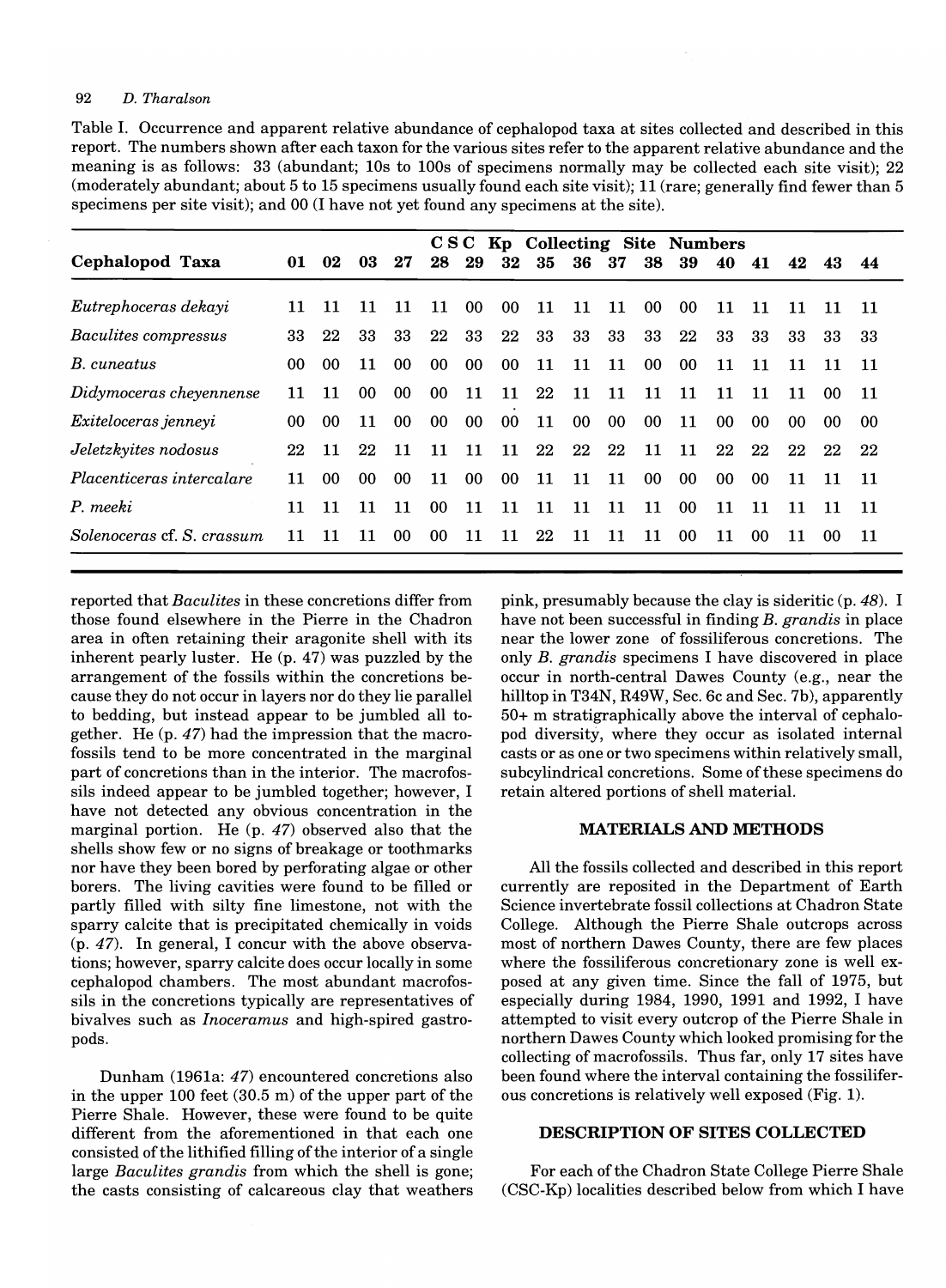#### *Cephalopods in the Pierre Shale in Dawes County, Nebraska 93*

thus far collected a diversity of cephalopods from the fossiliferous concretionary interval, I have included the township-range location [T-R locational data presented in this paper are typically listed in the following order-township, range,  $\frac{1}{4}$  section, and *Y. Y.* section (section subdivisions are indicated by-a for NE <sup>*Y*4</sup>, or NE <sup>*Y*4</sup> of NE *Y*<sub>4</sub>; *b* for NW <sup>*Y*<sub>4</sub></sup> or NW *Y*<sub>4</sub> of NW *Y*<sub>4</sub>; *c* for SW *Y*<sub>4</sub> or SW *Y*<sub>4</sub> of SW *Y*<sub>4</sub>; and *d* for SE *Y.* or SE *Y.* of SE *Y.,* e.g., a location given as Sec. 7db means that the site is located in the NW *Y.* of the SE  $\frac{1}{4}$  of Sec. 7)], name of pertinent U.S.G.S. 7.5' topographic map, approximate average (mean) elevation of the fossiliferous concretions (in feet above mean sea level), general description of outcrop and concretions (unless otherwise noted, individual exposed concretions are embedded in fissile gray shale), and additional items of interest. Table I shows the apparent relative abundance of the various cephalopod taxa at the sites collected.

CSC-Kp 01: T34N, R48W, Sec. 5dd; Isinglass Buttes Quadrangle; average elevation c. 3180 ft. The primary outcrop consists of moderately steep to vertical, nearly vegetation-free shale bluffs along the north side of Madden Creek. Moderately to highly fossiliferous concretions are exposed at several levels through a stratigraphic thickness of about 20 m and along an outcrop width of roughly 200 m. A number of similar concretions occur at various places along the sides of several nearby draws, especially to the east in Sec. 4c. Specimens of *Baculites compressus* and *Jeletzkyites nodosus*  are relatively abundant and well preserved at this locality and range in diameter from a fraction of a mm [for two *B. compressus* embryonic shells (ammonitellas)] to in excess of 55 mm for a few *B. compressus* specimens and 65 mm for a single *J. nodosus* specimen. This locality is the same as USGS Mesozoic locality D212 (Dunham, 1961a; Tourtelot and Rye, 1969). Dunham (p. 49) reported collecting *Baculites corrugatus* Elias *(B. corrugatus Elias and B. compressus Say may be* synonyms) *andAcanthoscaphites brevis* (Meek) (referred herein to *Jeletzkyites nodosus)* from this site.

CSC-Kp 02: T33N, R49W, Sec. 29bb; Chadron West Quadrangle; average elevation c. 3380 ft. Outcrop constitutes a partly grassed (the amount of grass cover has increased appreciably in recent years), gently sloping shale bank along the north side of U.S. highway 20 where the highway cuts through a ridge that trends northwest-southeast. Sparsely fossiliferous concretions are exposed at a few levels through a stratigraphic thickness of up to about 8 m and along an outcrop width of some 75 m. Individual exposed concretions are imbedded in fissile, predominantly pale olive shale. Macrofossils are neither abundant nor especially well preserved at this locality.

CSC-Kp 03: T33N, R49W, Sec. 22bc; Chadron West Quadrangle; average elevation c. 3390 ft. Outcrop comprises a gently sloping north-trending, west-facing shale bank on the east side of Deadhorse Road, where that road cuts through a ridge that trends northwest-southeast, approximately 0.3 km south of its intersection with U. S. Highway 20. Sparsely to moderately fossiliferous concretions are exposed at a few levels through a stratigraphic thickness of about 5 m and along an outcrop width of roughly 50 m. Individual exposed concretions are imbedded in fissile, pale olive shale. *Baculites compress us* and *Jeletzkyites nodosus* are moderately abundant at this locality, but the preservation commonly is only fair. This locality coincides with USGS Mesozoic locality D4930 (Tourtelot and Rye, 1969).

CSC-Kp 27: T34N, R49W, Sec. 36ba; Bohemian Creek Quadrangle; average elevation c. 3250 ft. This outcrop consists of a nearly bare, moderately steep, east-facing shale slope exposed a few meters west of a north-south fence. Sparsely to moderately fossiliferous concretions are exposed at a few levels through a stratigraphic thickness of about 5 to 7 m and along an outcrop width of some 50 m. Individual exposed concretions are imbedded in fissile, pale olive shale. Cephalopods are neither abundant nor especially well preserved. However, one *Baculites compressus* embryonic shell was found.

CSC-Kp 28: T34N, R49W, Sec. 36da; Bohemian Creek Quadrangle; average elevation c. 3270 ft. This outcrop constitutes a gently sloping, sparsely grassed, south-facing shale bank. A small number of moderately fossiliferous concretions are exposed at a few levels through a stratigraphic thickness of up to about 5 m and along the outcrop for only some 30 m. Individual exposed concretions are embedded in fissile, pale olive shale. I found a relatively well-preserved partial crown of a crinoid (cf. *Monachocrinus)* within a living chamber of a *Baculites compressus* at this site-the only significantly complete crinoid I have found thus far in northwestern Nebraska. This locality would seem to correspond to USGS Mesozoic locality D234. Dunham (p. 49) reported collecting *Eutrephoceras* sp., *Baculites compressus, B. corrugatus, B.* n. sp., and *Acanthoscaphites* sp. from this locality. In addition, he reported collecting *Baculites* cf. *B. corrugatus* and *Placenticeras* cf. *P. meeki* from USGS Mesozoic locality D235, which he described as being approximately 50 feet above D234. Apparently D235 is now too grassed over for concretions or macrofossils to be observed.

CSC-Kp 29: T33N, R49W, Sec. 8 (chiefly north half); Chadron West Quadrangle; average elevation c. 3360 ft. Numerous intermittent outcrops of sparsely to moderately fossiliferous concretions occur at a several levels through a stratigraphic thickness of about 5 to 15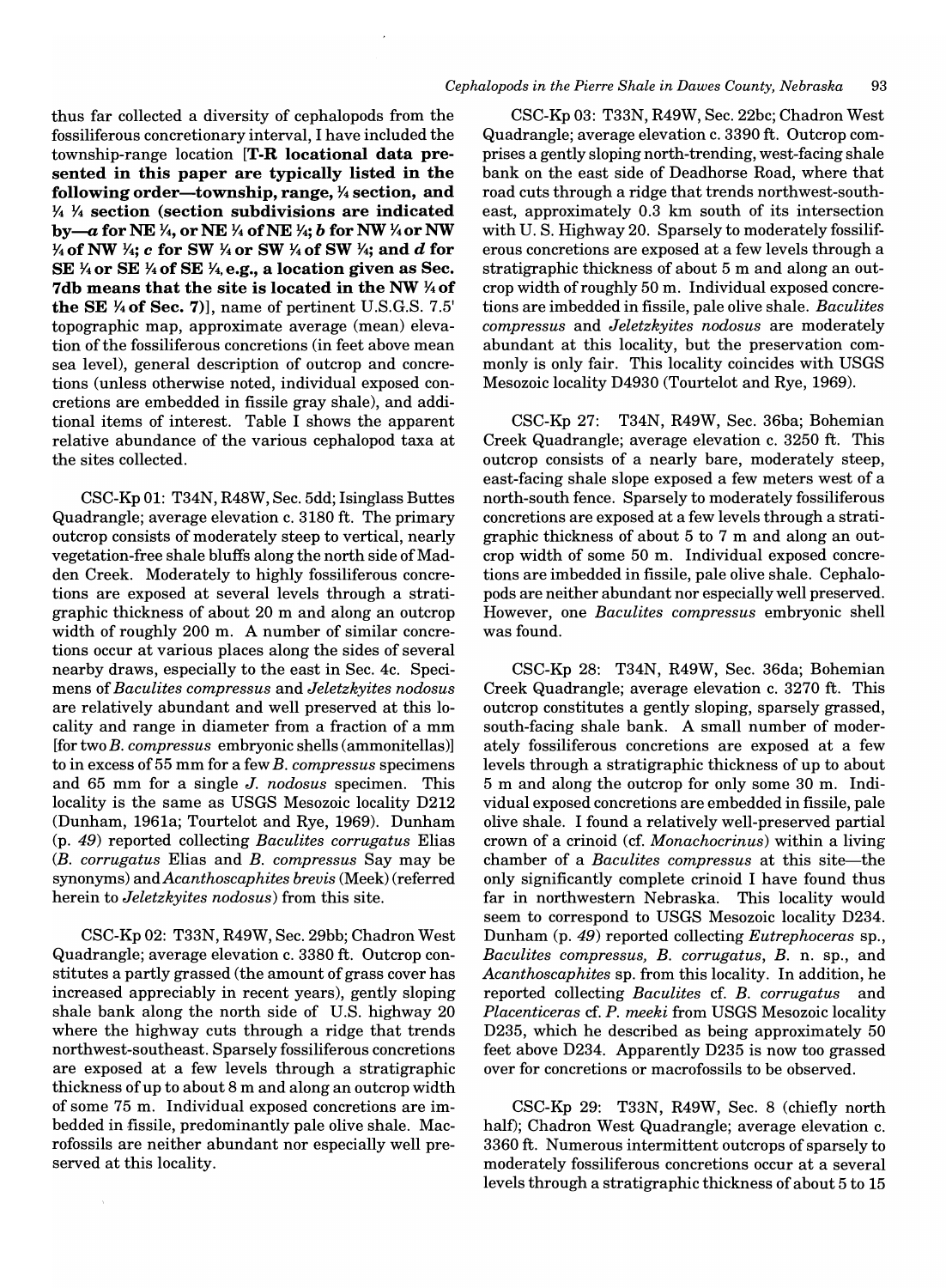#### *94 D. Tharalson*

m along several low shale breaks on either side of hills that trend northwest-southeast.

CSC-Kp 32: T34N, R49W, chiefly Sec. 31da; Wayside Quadrangle; average elevation c. 3270 ft. This is about as far west in Dawes County as I have been able to find exposures of the fossiliferous concretionary interval. The principal outcrop comprises a sparsely grassed, gentle to moderately steep west-facing shale bluff a few lOs of meters east of Willow Creek. Sparsely to moderately fossiliferous concretions are exposed at several levels through a stratigraphic thickness of about 10 m and along an outcrop width of more than 100 m. Minor exposures of the fossiliferous zone occur at a few places between 1 and 2 km east of this outcrop.

CSC-Kp 35: T34N, R47W, Sec. 6dd to 7ab; Isinglass Buttes Quadrangle; average elevation c. 3170 ft. This outcrop consists of sparsely grassed, moderately steep, north- and west-facing bluffs a few hundred meters south of the present course of the White River. Sparsely to abundantly fossiliferous concretions are exposed at several levels through a stratigraphic thickness varying from about 10 to 20 m and along an outcrop width of several 100 m. *Didymoceras cheyennense* and *Solenoceras* cf. S. *crassum* are remarkably abundant and well preserved at this locality. This locality is the same as USGS Mesozoic localities D221 and D 222. Dunham (p. 49) reported collecting *Eutrephoceras montanense* (Meek) *[E. montanense*  (Meek)and *E. dekayi* (Morton) may be synonyms], *Baculites corrugatus,* B. n. sp., *Solenoceras meekanum*  (Whitfield), *Didymoceras* ? *cheyennense, Acanthoscaphites brevis,* A. cf. A. *quadrangularis* (Meek and Hayden), and *Placenticeras intercalare* Meek from this locality.

CSC-Kp 36: T35N, R48W, Sec. 26 ac to ba; Isinglass Buttes Quadrangle; average elevation c. 3270 ft. This sequence of outcrops comprises, for the most part, shale breaks along the northwestern to northeastern sides of a spur that trends north-northwest and is located a few 100 m south of Alkali Creek. Sparsely to abundantly fossiliferous concretions are exposed at several levels through a stratigraphic thickness of about 10 to 15 m along an outcrop width of a few 100 m. *Baculites compressus* and *Jeletzkyites nodosus* are relatively abundant and often well preserved at this locality. One *B. compressus* embryonic shell was discovered here.

CSC-Kp 37: T35N, R48W, Sec. 23ac; Isinglass Buttes Quadrangle; average elevation c. 3250 ft. This sequence of outcrops consists chiefly of the moderately steep, rather sparsely grassed shale flanks of two southeast-trending spurs a few 100 m north of Alkali Creek. Sparsely to abundantly fossiliferous concretions are exposed at several levels through a stratigraphic thickness of 10 to 20 m and along an outcrop width of a few 100 m. This is the northernmost occurrence of the fossiliferous horizon in Dawes County. This locality is the same as USGS Mesozoic localities D223 and D224. Dunham (p. 49) reported collecting *Baculites compressus, B. corrugatus, B.* n. sp., and *Acanthoscaphites brevis, A.* cf. *A. quadrangularis, Eutrephoceras montanense, Solenoceras meekanum,* and *Didymoceras*  ? *cheyennense* from D223 and D224. Apparently both microconchs and macroconchs of *Jeletzkyites nodosus*  occur at this locality because mature conchs range in diameter from about 60 to 100 mm.

CSC-Kp 38: T34N, R48W, Sec. 24da; Isinglass Buttes Quadrangle; average elevation c. 3240 ft. This outcrop comprises a moderately steep, southwest-facing shale slope northeast of a small intermittent creek. Sparsely to moderately fossiliferous concretions are exposed at several levels through a stratigraphic thickness of 10 to 15 m and along the outcrop for more than 100 m. This locality presumably is the same as USGS Mesozoic locality D217. Dunham (p. 50) reported collecting *Baculites* sp. *andAcanthoscaphites* sp. from this general location.

CSC-Kp 39: T34N, R48W, Sec. 36ad; Isinglass Buttes Quadrangle; average elevation c. 3310 ft. This is a relatively restricted outcrop located just east of a fairly large stock reservoir. Sparsely to moderately fossiliferous concretions are exposed at a few levels through a stratigraphic thickness of less than 5 m and along the outcrop for less than 50 m. Individual exposed concretions typically are much less than 1 m thick and/or across. The locality likely is the same as USGS Mesozoic locality D216. Dunham (p. 50) recorded collecting *Baculites* sp. and *Didymoceras* ? sp. at D216.

CSC-Kp 40: T35N, R48W, Sec. 35aa; Isinglass Buttes Quadrangle; average elevation c. 3230 ft. The principal portion of this outcrop constitutes gentle, moderately grassed shale slopes on the northeastern to southwestern flanks of a small, southeast-trending spur a few hundred meters south-southeast of a stock reservoir. Sparsely to moderately fossiliferous concretions are exposed at a several levels through a stratigraphic thickness of 5 to 15 m and along an outcrop width of a few 100 m. This locality is the same as USGS Mesozoic locality D218, from which Dunham (p. 49) reported collecting *Baculites corrugatus* and *Placenticeras meeki.* 

CSC-Kp 41: T35N, R48W, Sec. 26dd; Isinglass Buttes Quadrangle; average elevation c. 3250 ft. This outcrop comprises gentle, moderately grassed shale slopes along the western flank of a south-southwesttrending spur a few 100 m north and across a stream